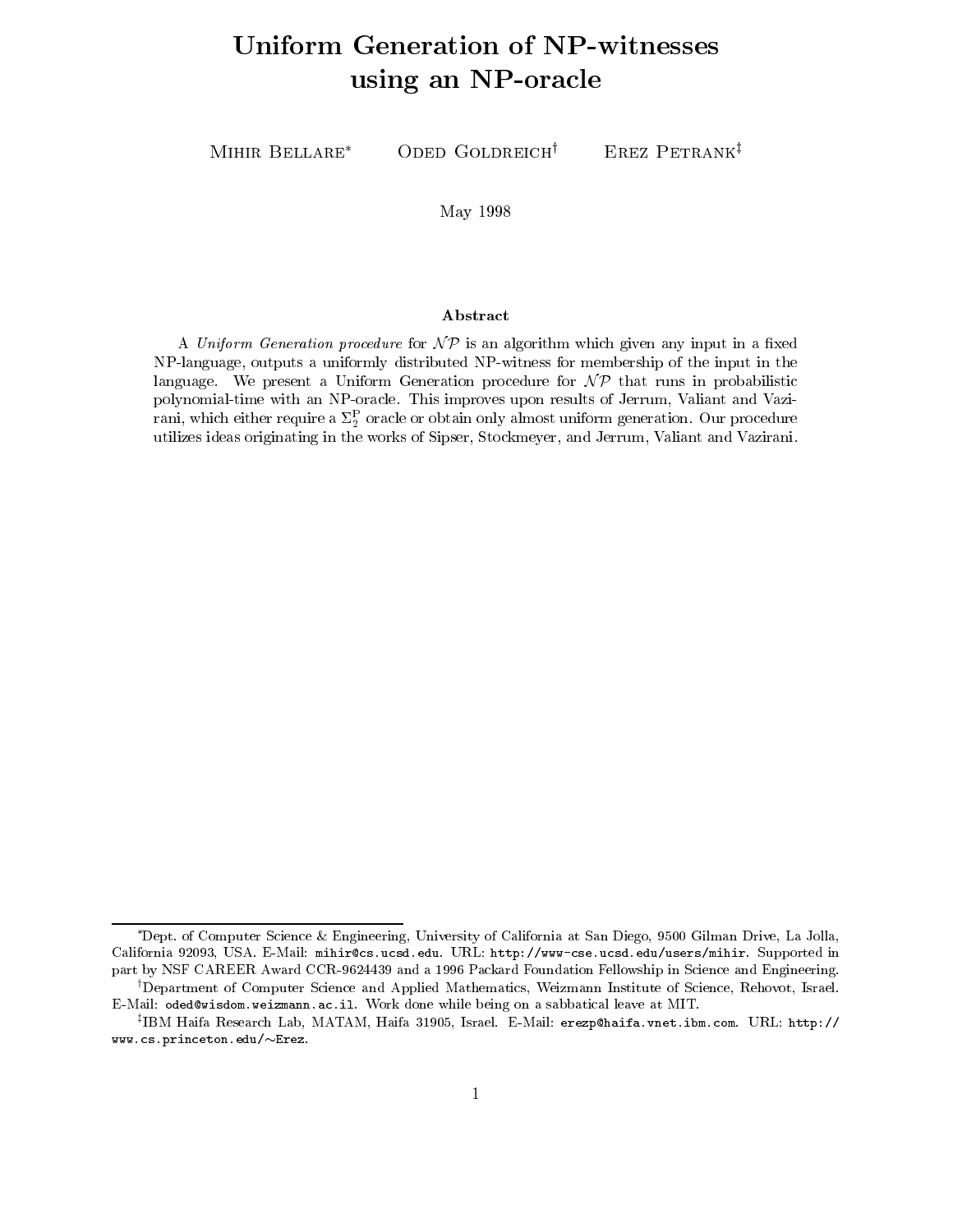### Introduction  $\mathbf 1$

Fix an NP language L and an NP-relation R defining it. (Thus,  $L = \{x \mid \exists w \text{ such that } R(x, w) =$ 1, it being understood that R is polynomial time computable and  $R(x, w)$  can equal 1 only if  $|w| \leq p(|x|)$ , for some fixed polynomial p.) We consider the following problem:

Uniform Generation of  $N$ P-witnesses Given a strong control of the control of the control of the control of the control of the control of the control of the control of the control of the control of the control of the control of the control of the control of t OUTPUT: A string w uniformly distributed in  $R_x \equiv \{ w \mid R(x, w) = 1 \}$ .

This was first considered by Jerrum, Valiant and Vazirani [15], who showed that it could be accomplished in probabilistic polynomial time given access to a  $\mathfrak{z}_2$  oracle.

The same paper also considered a weaker version of the problem, called "almost uniform generation". Here, the requirement is that the output distribution of the algorithm be statistically close to the uniform distribution on  $R_x$ . (To be specific, let's say the distance should be exponentially small in  $|x|$ .) They showed that this could be accomplished more efficiently, in probabilistic. polynomial time given access to an  $\mathcal{NP}$ -oracle.

In this paper we provide a procedure that has the best of both worlds it accomplishes uniform generation of  $\mathcal{NP}$ -witnesses in probabilistic polynomial time with access to an  $\mathcal{NP}$  oracle.

Note it is not hard to see that any algorithm for uniform (or almost uniform) generation of  $\mathcal{NP}$ -witnesses must be probabilistic and must have at least  $\mathcal{NP}$  power.

Jerrum et. al. [15] obtained their results by reducing uniform generation to the problem of approximate counting. The latter problem can be solved using the "hashing paradigm" introduced by Sipser  $[19]$  and employed in previous works on this problem  $[20, 15]$  (see Section 4.1 for a more complete description of the history.). In contrast, we directly apply the "hashing paradigm" to the problem of uniform generation rather than utilizing the above reduction

Our investigation of the process of uniform generation is to some extent the outcome of our uses for it Over the last few years there has been a body of work in the area of interactive proof systems and knowledge complexity that has exploited uniform generation to develop efficient decision procedures for certain languages based on their interactive proof or knowledge complexity  $[5, 11, 3, 10]$ . The complexity of the procedure is the crucial issue in these works, and it depends largely on the complexity of uniform generation. We survey these applications in Section 4.2. In one case that we note, our new procedure leads to an improved result, but it turns out that for the bulk of them, almost uniform generation suffices. Yet, even in these cases, something is gained: conceptually, and in terms of analysis, it is simpler to use uniform generation. One can now do so without losing in the complexity.

## 2 Preliminaries

We begin with some general notation, then describe the most basic versions of the uniform generation problems, then describe extensions and enhancements, and finally some tools.

#### $2.1$ Notation and conventions

If S is a probability space then  $x \leftarrow S$  denotes the operation of selecting an element uniformly at random according to S. If S is a set we let  $\text{Unif}(S)$  denote the probability space which puts a

 $^\circ$  An algorithm for this problem is allowed, for technical reasons, to fail with some small probability, and this refers only to its output given that it did not fail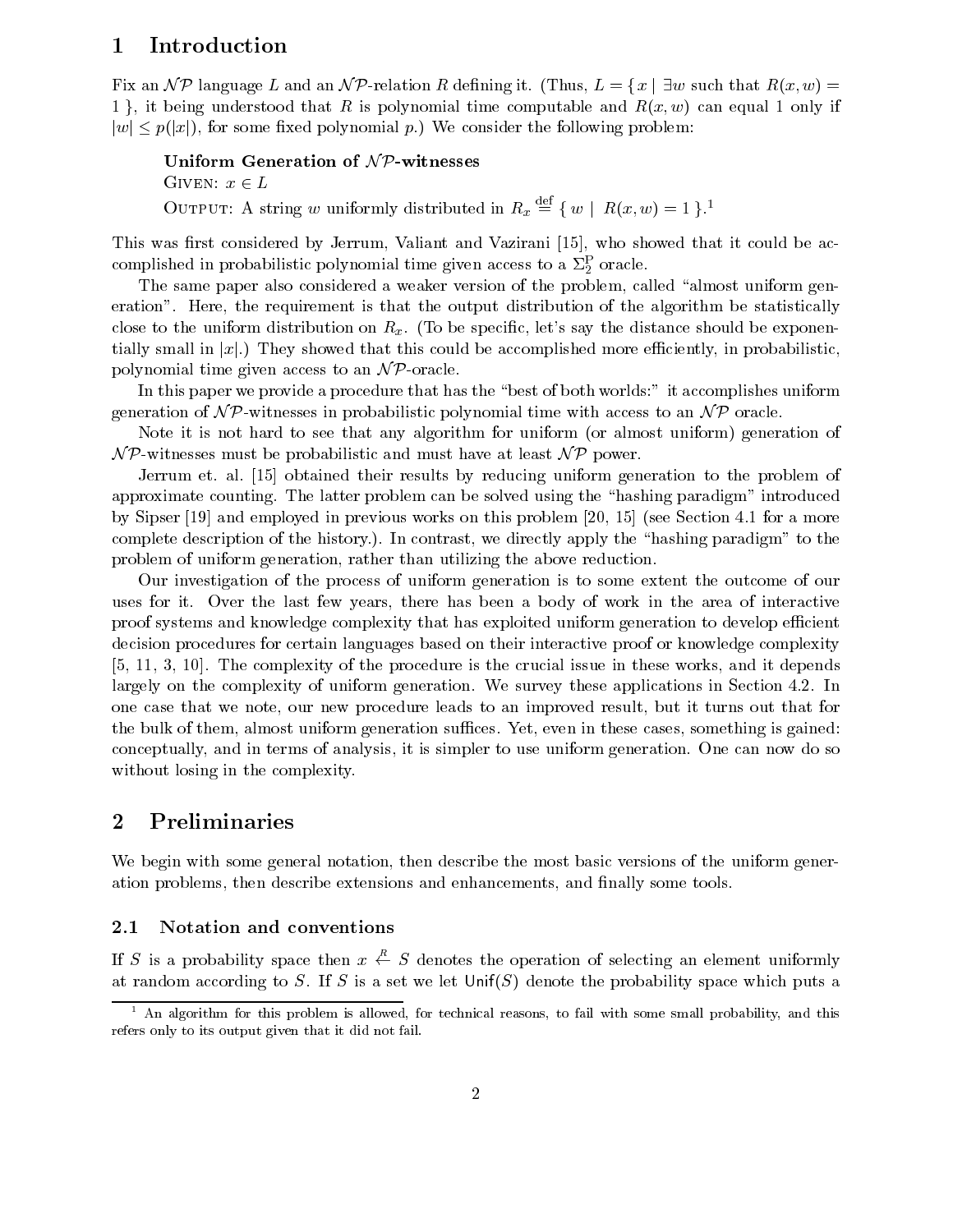uniform distribution on S. We typically use the shorthand  $x \leftarrow S$  for  $x \leftarrow$  Unit(S). If  $S_1, S_2$  are probability spaces then their statistical difference is

$$
||S_1 - S_2|| = \frac{1}{2} \sum_{w} \left| \Pr \left[ x = w : x \stackrel{R}{\leftarrow} S_1 \right] - \Pr \left[ x = w : x \stackrel{R}{\leftarrow} S_2 \right] \right| .
$$

If A is a probabilistic algorithm then we denote by  $A(x, y, \dots; R)$  the output of A on inputs  $x, y, \dots$ and coin tosses R. We denote by  $A(x, y, \dots)$  the probability space that assigns to each possible output the probability it is generated, taken over the choice of R. We allow A to output a special symbol  $\perp$  to indicate "failure." If f is a real-valued function of the inputs, We say A has failure probability at most  $f(\cdot)$  —where f is a real-valued function of the inputs— if

$$
\Pr\left[\, o = \bot \; : \; o \stackrel{R}{\leftarrow} A(x, y, \ldots) \,\right] \leq f(x, y, \ldots) \;,
$$

for all inputs  $x, y, \ldots$  We are interested in the distribution over A's outputs when it does not fail. We let  $Succ(A, x, y, ...)$  denote the set of all random tapes R for which  $A(x, y, ...; R) \neq \bot$ .

**Definition 2.1** If  $A(\cdot, \cdot, \ldots)$  is a probabilistic algorith, we let  $A = (x, y, \ldots)$  be the probability space in which strings are assigned the probability of appearing as outputs of  $A(x, y, \dots)$  conditioned on the algorithm not failing; in other words, the probability of a string w under  $A<sup>succ</sup>(x, y, ...)$  is

$$
\Pr[A(x, y, \ldots; R) = w : R \stackrel{R}{\leftarrow} \text{Succ}(A, x, y, \ldots)] .
$$

An algorithm can take an oracle, to emphasize which we might call it an oracle algorithm. To supply an algorithm with an  $\mathcal{NP}$  oracle means to supply it with an oracle for some  $\mathcal{NP}$ -complete language, which to be specific we fix to be SAT.

NPRELATIONS- NPRELATIONS- RELATIONS- RELATIONS- RELATIONS- RELATION WE SAY THAT R IS AN INCOME. RELATION IN TH time computable and, moreover, there exists a polynomial p such that  $R(x, w) = 1$  implies  $|w| \le$  $p(|x|)$ . For any  $x \in \{0,1\}^*$  we let  $R_x = \{w \in \{0,1\}^* \mid R(x,w) = 1\}$  denote the witness set of x. We let  $L_R = \{x \in \{0,1\}^* \mid R_x \neq \emptyset\}$  denote the language defined by R. Note that a language L is in NP iff there exists an NP-relation R such that  $L = L_R$ . We say that R is NP-complete if  $L_R$ is  $N \mathcal{P}$ -complete.

### 2.2 Uniform Generation

The basic problem, as considered by [15], fixes some  $\mathcal{NP}$ -relation R and seeks a probabilistic algorithm that on input  $\Gamma$  -string distribution uniformly in Formly in Formly in Rx For technical reasons and  $\Gamma$ we allow algorithm to fail some fraction of the time. It will indicate this by outputting some special symbol  $\perp$ . Thus, the actual requirement is that the output distribution be uniform over  $R_x$ conditioned on the event that the output not be the special failure symbol  $\perp$ .

Denition -- A generator for an N Prelation R is a possibly probabilistic oracle algorithm G that takes as input a string  $\mathbf{r}$  -contribution of  $\mathbf{r}$  -contribution of  $\mathbf{r}$  -contribution of  $\mathbf{r}$ indicating failure, and is required to have failure probability at most  $c$  for some constant  $c$  strictly less than

 $\blacksquare$  changes  $\blacksquare$  .  $\blacksquare$  and  $\blacksquare$  we say that  $\blacksquare$  is a uniform generator. for R if for every  $x \in L_R$  we have  $G = (R, x) \equiv \text{Unif}(R_x)$ .

In other words, conditioned on the event that  $G$  does not fail, its output is distributed uniformly in  $R_x$ . (Refer to Definition 2.1 for the notation  $G<sup>succ</sup>$ .)

Our results pertain to uniform generation. For the sake of discussing the history in the area, however, we also define the weaker notion of almost uniform generation.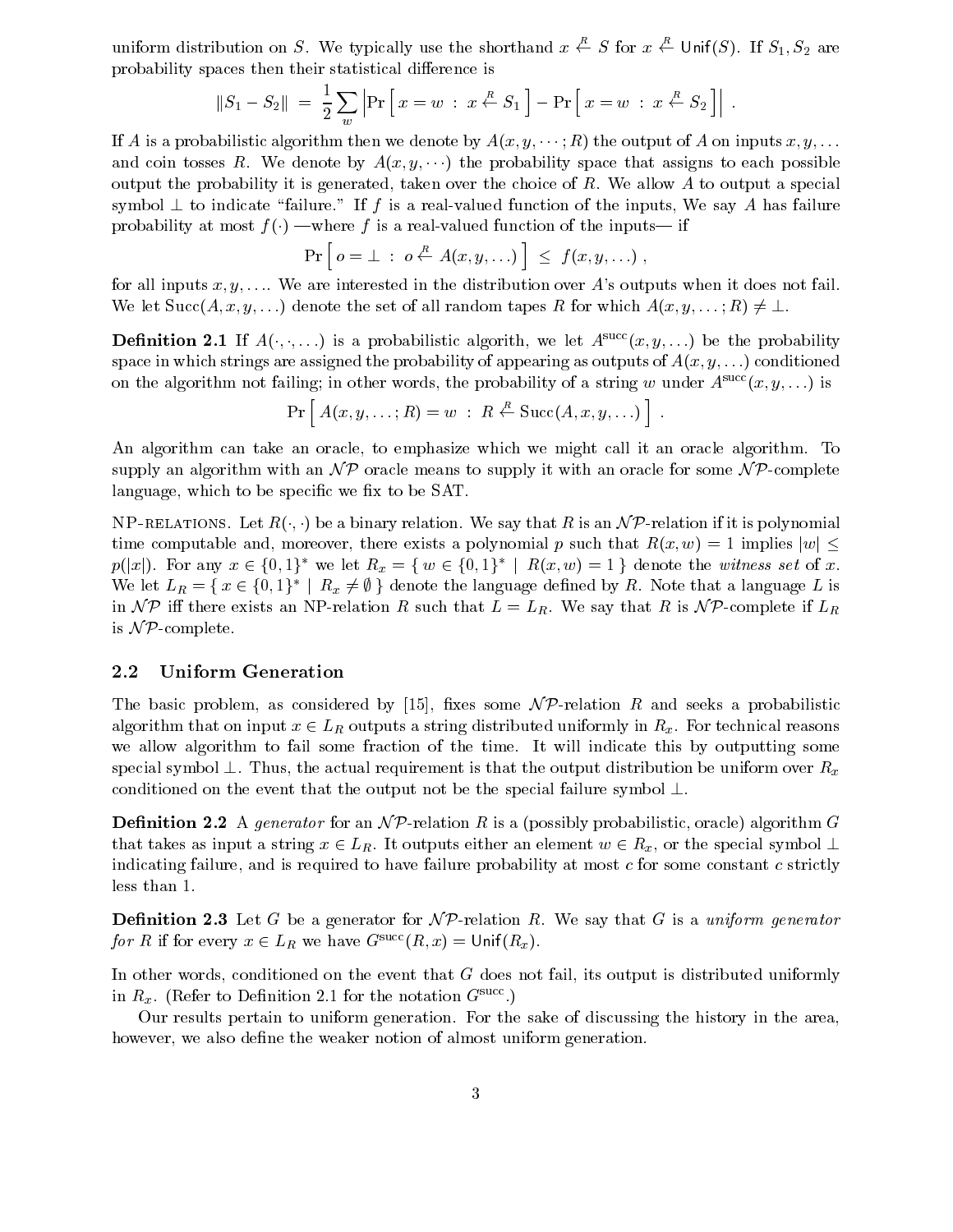$\blacksquare$  . The set  $\blacksquare$  and  $\blacksquare$  . If  $\blacksquare$  is a generator for  $\blacksquare$  is a set  $\blacksquare$  is a set  $\blacksquare$  is a set  $\blacksquare$  is a set  $\blacksquare$  is a set  $\blacksquare$  is a set  $\blacksquare$  is a set  $\blacksquare$  is a set  $\blacksquare$  is a set  $\blacksquare$  is a  $g$ enerator jer kom eveny x  $\in$   $\mathbf{H}$  we have

$$
||Gsucc(x) - Unif(Rx)|| \leq \delta(|x|) .
$$

If  $\delta(\cdot) \leq 2^{-\nu}$  we call G an almost uniform generator.

Note a 0-uniform generator for  $R$  is a uniform generator for  $R$ .

#### 2.3 Extensions and variations

Above we have described the most basic form of the problem. For applications, we often want additional properties. Since they are easily obtainable from the basic procedures, however, we make them the subject only of these remarks.

Lowering the failure probability- The rst concern is the failure probability which in applications we often need to be much lower than a constant. Standard error reduction techniques work Namely given a security parameter as  $U$  for R and a security parameter k we can build build build build build build build build build build build build build build build build build build build build build build bui a  $\delta(\cdot)$ -uniform generator  $U_2$  for R with failure probability  $f(k) = 2^{-k}$ , and running time k times that of the original generator. Just repeat the execution of the original generator (on input  $x$ ), each repetition with new coins, until some execution yields a non  $\perp$  output, or we have exceeded k executions. In the former case output whatever was obtained, and in the latter output  $\perp$ . It is easy to see this yields a  $\delta(\cdot)$ -uniform generator with failure probability  $2^{-\kappa}$ .

Universal denominations is that in applications we often need the uniform applications were applicated generatio tion ability for not one, but many  $\mathcal{NP}$ -relations, these being determined in some dynamic way, say via another algorithm. For this reason, we consider a slightly more general problem. We will not fix R, but provide it as input to the uniform generator. We will denote by  $\langle R \rangle$  a "description" of R. meaning, specifically, a deterministic algorithm M that on input x, w, halts in poly $(|x| + |w|)$  steps with output  $R(x, w)$ . The generator is given  $\langle R \rangle$  as input and must then perform like a generator for  $R$ . We call such a generator *universal*.

For notational simplicity we view  $R$  as fixed in our constructions. However here, as with all known constructions of uniform or - uniform generators it is easy to see that the construction can work just as well if  $R$  is an input and not fixed, meaning the construction extends to one of a universal generator

If one does not want to go back to the proof here is a general reduction of universal generation to generation for a fixed  $\mathcal{NP}$  relation. Let U be a universal  $\mathcal{NP}$  relation, namely  $U((M, x, 1^t), y)$ is 1 iff  $M(x, y)$  halts within t steps with output 1. Let G be a uniform generator for U. Then one can get a universal generator via G, by running G on input  $(\langle R \rangle, x, 1^t)$  to generate uniformly in  $R_x$ , where t is an appropriate time bound.

Separating parameters- A more minor point is that the function - which measures the  $\mathbf{u}$  -  $\mathbf{u}$  -  $\mathbf{u}$  -  $\mathbf{u}$  -  $\mathbf{u}$  -  $\mathbf{u}$  -  $\mathbf{u}$  -  $\mathbf{u}$  -  $\mathbf{u}$ a function of an independent security parameter  $k$ , so that for a given x, even a short one, we can get a distribution closer and closer to Unif $(R_x)$  by using larger and larger values of k. We will not do this explicitly here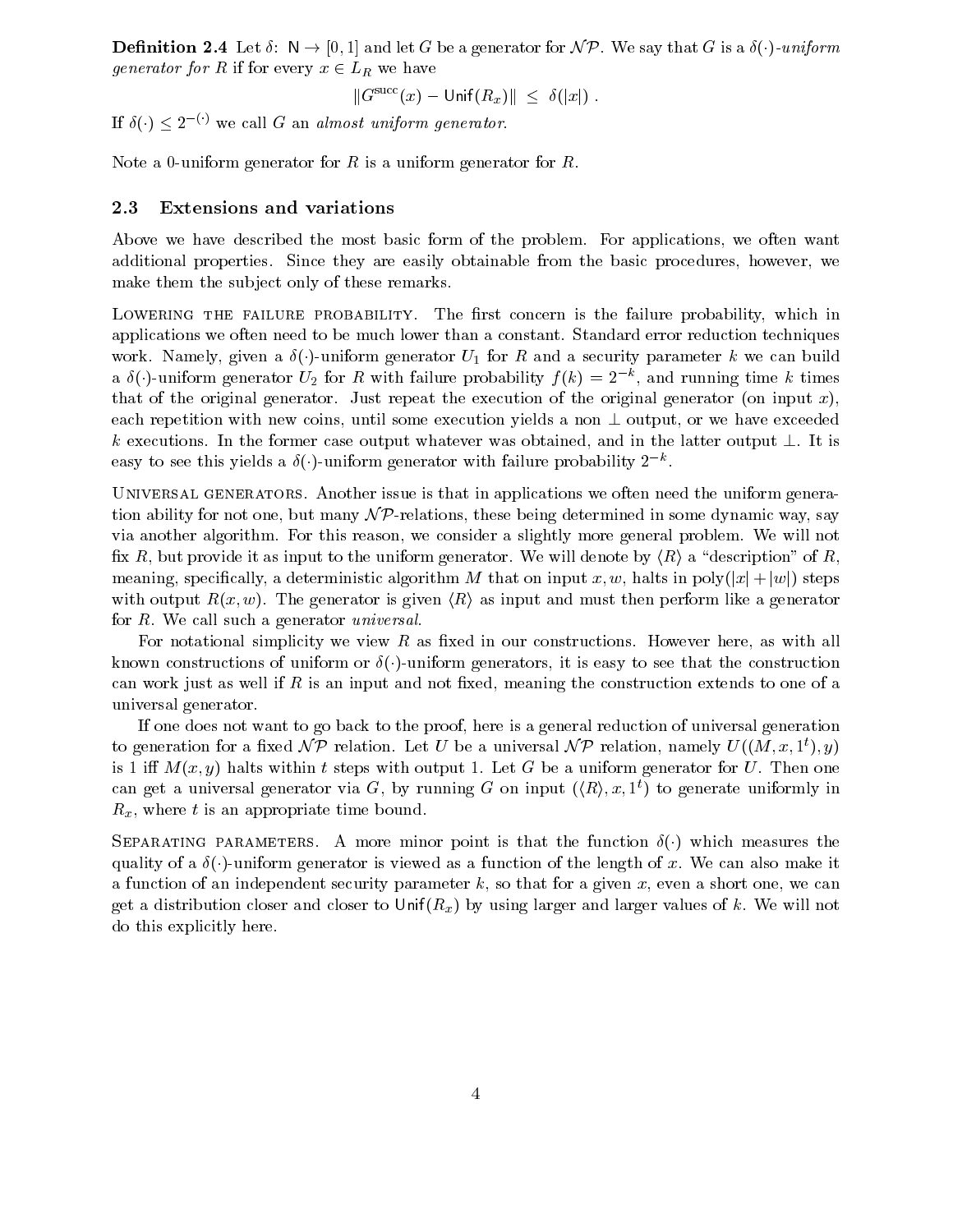### 2.4 Hashing

Let  $H(n, m, t)$  denote a collection of t-wise independent hash functions of n bits to m bits. This means that for any  $y_1, \ldots, y_t \in \{0, 1\}^{\ldots}$  and any distinct  $x_1, \ldots, x_t \in \{0, 1\}^{\ldots}$  we have

$$
\Pr [h(x_1) = y_1 \ \wedge \ \ldots \ \wedge \ h(x_t) = y_t \ : \ h \stackrel{R}{\leftarrow} H(n,m,t) ] = 2^{-mt}.
$$

To be concrete, we can use an implementation based on degree  $t-1$  polynomials over a finite field. A hash function h in the family is described by a sequence  $(a_0, \ldots, a_{t-1})$  of elements in the finite neig  $F = \text{Gr}(2^{+\infty}, \cdots)$ . The function h takes input  $x \in \{0, 1\}^+$ , interprets it as an element of F under some fixed embedding of  $\{0,1\}^n$  in  $F,$  computes  $\sum_{i=0}^{t-1} a_j x^j$  in  $F,$  and outputs the first  $m$  bits of the result. The distribution over  $H(n, m, t)$  is that induced by a random choice of  $(a_0, \ldots, a_{t-1})$ .

Note functions have description size  $O(t \max(n, m)) = \text{poly}(t, n, m)$ , are  $\text{poly}(n, m, t)$  time computable, and can be identified from their description, properties we will need in the constructions.

For  $\alpha \in \{0,1\}^m$  we let  $h^{-1}(\alpha) = \{y \in \{0,1\}^n \mid h(y) = \alpha\}.$ 

### 2.5 Coin tossing

Since we are interested in picking elements uniformly from arbitrary sized sets we must look a little more closely at how coin tossing is modeled and achieved. The standard model for probabilistic algorithms allows algorithms to toss coins namely the primitive operation is to be able to pick a random bit. But what if we want to pick an element at random out of a set of size three, eg.  $\{1, 2, 3\}$ ? In fact, a coin tossing primitive does not allow one to always halt in polynomial time with output uniformly distributed in a set of size three. But we can take advantage of the fact that we are allowed to fail with a small probability. It is easy to see that there is a procedure  $C$  which runs in time poly(k), has  $C^{\text{succ}} = \text{Unif}(\{1, 2, 3\})$ , and failure probability at most  $2^{-\kappa}$ . This generalizes to any polynomial sized set which is explicitly given. Thus we will assume in the following that we can pick uniformly at random from any explicitly given polynomial sized set, with the understanding that the sum of the accumulated errors can be made small and included in the bound on the overall failure probability of the algorithm

Notice this indicates that the need to have a failure probability in a uniform generation process is inherent from the model of coin tossing

#### -The procedure

The goal of this section is to establish the following

**Theorem 3.1** Let R be an  $\mathcal{NP}$ -relation. Then there is a uniform generator for R which is implementable in probabilistic- polynomial time with an N Poracle

We will now prove this theorem. Fix an  $\mathcal{NP}$ -relation R. We let  $n = |x|$  and assume  $R_x \subseteq \{0,1\}^n$ , meaning all witnesses have the same length, and this is the length of the input. (This is without loss of generality it can be achieved by suitable paddings, we begin by describing some facts about hash function induced partitions of  $R_x$  which guide the choice of parameters in our procedure. The high level procedure is then discussed, and following that we explain how its constituent subroutines are implemented

#### 3.1 Partitions

For  $n: \{0,1\}^{\sim} \rightarrow \{0,1\}^{\sim}$ ,  $x \in L_R$  and  $\alpha \in \{0,1\}^{\sim}$  we define

$$
R_{x,h,\alpha} = \{ y \in R_x \mid h(y) = \alpha \} = h^{-1}(\alpha) \cap R_x.
$$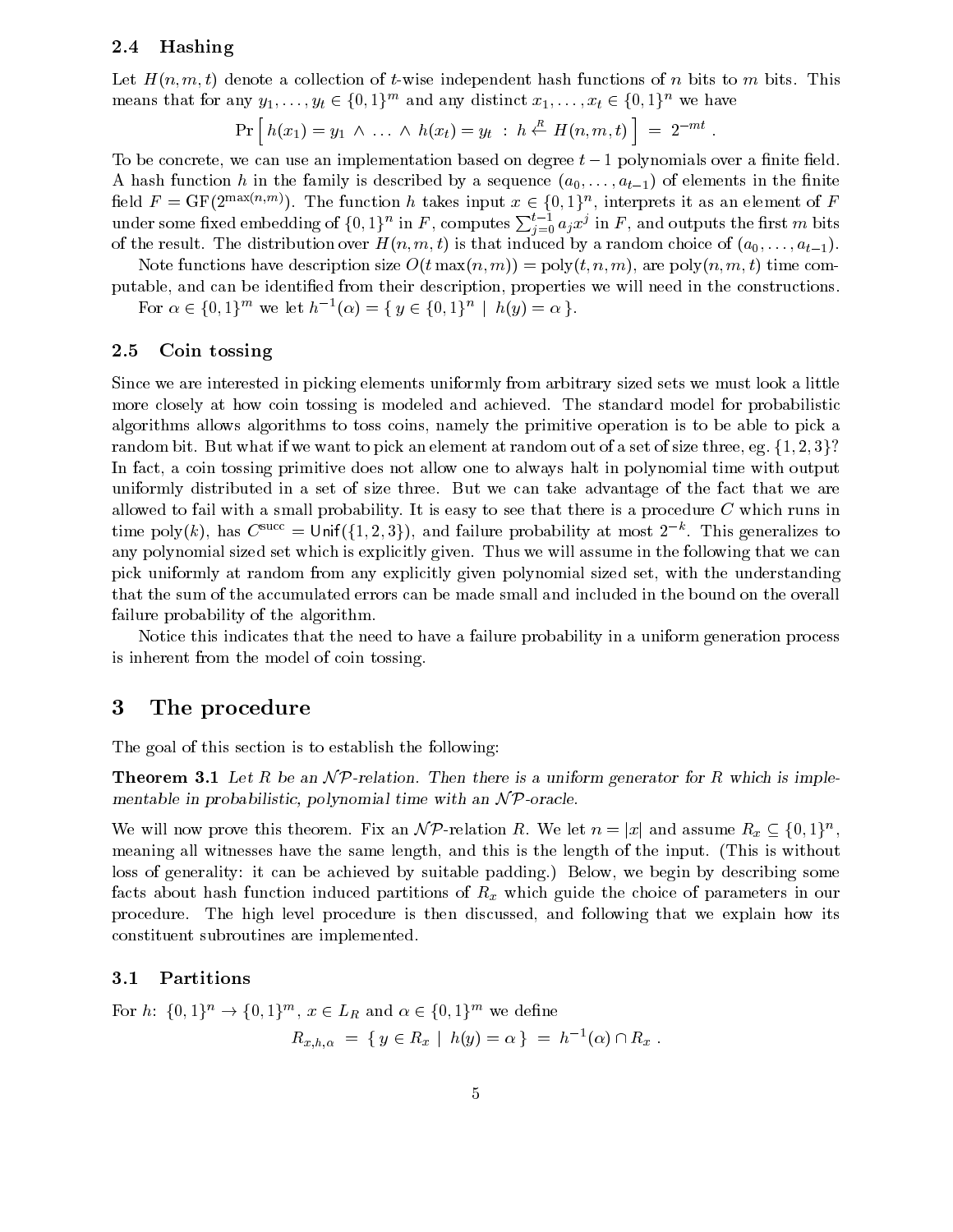Namely, the set of pre-images of  $\alpha$  under h that fall in  $R_x$ . As we range over  $\alpha \in \{0,1\}^{\infty}$  (with  $x, h$  fixed) these sets partition  $R_x$ . We call them the cells of the partition. Our uniform generation procedure will utilize properties of this partition To this end we make the following

**Demition 5.4** we say that a map  $n: \{0, 1\} \rightarrow \{0, 1\}$  *makes small cells* in  $K_x$  if

$$
|R_{x,h,\alpha}| < 2n^2 \quad \text{ for all } \alpha \in \{0,1\}^m.
$$

We say it makes non-trivial cells in  $R_x$  if

 $|R_{x,h,\alpha}| \geq n^{-1/2}$  for all  $\alpha \in \{0,1\}^{n^2}$ .

If h is drawn at random from  $H(n, m, t)$  for  $t \ge 1$ , then the expected size of a cell  $R_{x,h,\alpha}$  is  $|R_x|/2^m$ , for any  $\alpha \in \{0,1\}$ . We would like the partition to be well balanced, meaning *all* cells are about the expected size. (Specifically, between  $1/2$  and  $3/2$  of the expected size.) The following lemma upper bounds the chance that the partition of  $R_x$  induced by a random t-wise independent hash function is not well balanced, as a function of  $|R_x|, m, t$ .

**Lemma 3.3** Assume  $R_x \subseteq \{0,1\}^n$ . Let m be an integer,  $t \geq 4$  an even integer, and let  $p =$  $\iota$ z /  $|\mathbf{R}_x|$ . I hen

$$
\Pr\left[\exists \alpha \in \{0, 1\}^m \text{ such that } |R_{x,h,\alpha}| < \frac{|R_x|}{2^{m+1}} \text{ or } |R_{x,h,\alpha}| > \frac{3|R_x|}{2^{m+1}} : h \stackrel{R}{\leftarrow} H(n, m, t)\right] < 2^{m+3} \cdot \left[4\beta(1+\beta)\right]^{t/2}.
$$

The proof uses standard t-wise independence techniques and can be found in Appendix A. The goal of our procedure will be to find h that always makes small cells in  $R_x$ , and with high probability makes non-trivial cells. The latter will exploit the above lemma by choosing appropriate values of  $m, t$  to make small the probability that the partition is not well balanced. Specifically, the next lemma shows a choice of parameters which reduce the probability of getting a partition whose size deviates significantly from  $n^{\scriptscriptstyle +}$ .

**Lemma 5.4** Assume  $R_x \subseteq \{0, 1\}$  and  $|R_x| \geq 2n$ . Let  $i = \log_2 |R_x|$  and  $i = 2 \log_2 n$  and assume these are integers. Let  $m = i - \ell$  and  $t = n$  and assume t is even and at least 4. Then

$$
\Pr\left[\exists \alpha \in \{0,1\}^m \text{ such that } |R_{x,h,\alpha}| < n^2/2 \text{ or } |R_{x,h,\alpha}| > 3n^2/2 \text{ : } h \stackrel{R}{\leftarrow} H(n,m,t) \right] \leq 0.1 \, .
$$

**Proof:** Notice the choice of parameters guarantees that  $2^{\ell} = n^2$  and  $2^i = |R_x|$  and  $2^m = 2^i/2^{\ell} =$  $\vert R_x \vert /n^2$  and  $m > 0$ . Apply Lemma 5.5, we have  $\vert R_x \vert /2^{m+1} = n^2/2$  and  $\beta = \frac{t}{2^m} / |R_x| = \frac{t}{n^2} = \frac{t}{n^2}$  $1/n$  which gives us

$$
\Pr\left[\exists \alpha \in \{0, 1\}^m \text{ such that } |R_{x,h,\alpha}| < n^2/2 \text{ or } |R_{x,h,\alpha}| > 3n^2/2 : h \stackrel{R}{\leftarrow} H(n, m, t)\right] \\
&< 2^{m+3} \cdot \left[\frac{4}{n} \left(1 + \frac{1}{n}\right)\right]^{n/2} \\
&\leq 2^{n+3} \cdot \left(\frac{8}{n}\right)^{n/2}
$$

But this is at most 0.1 for large enough n.

This lemma guides the choice of  $2n^2$  as the value based on which the following procedure "pivots."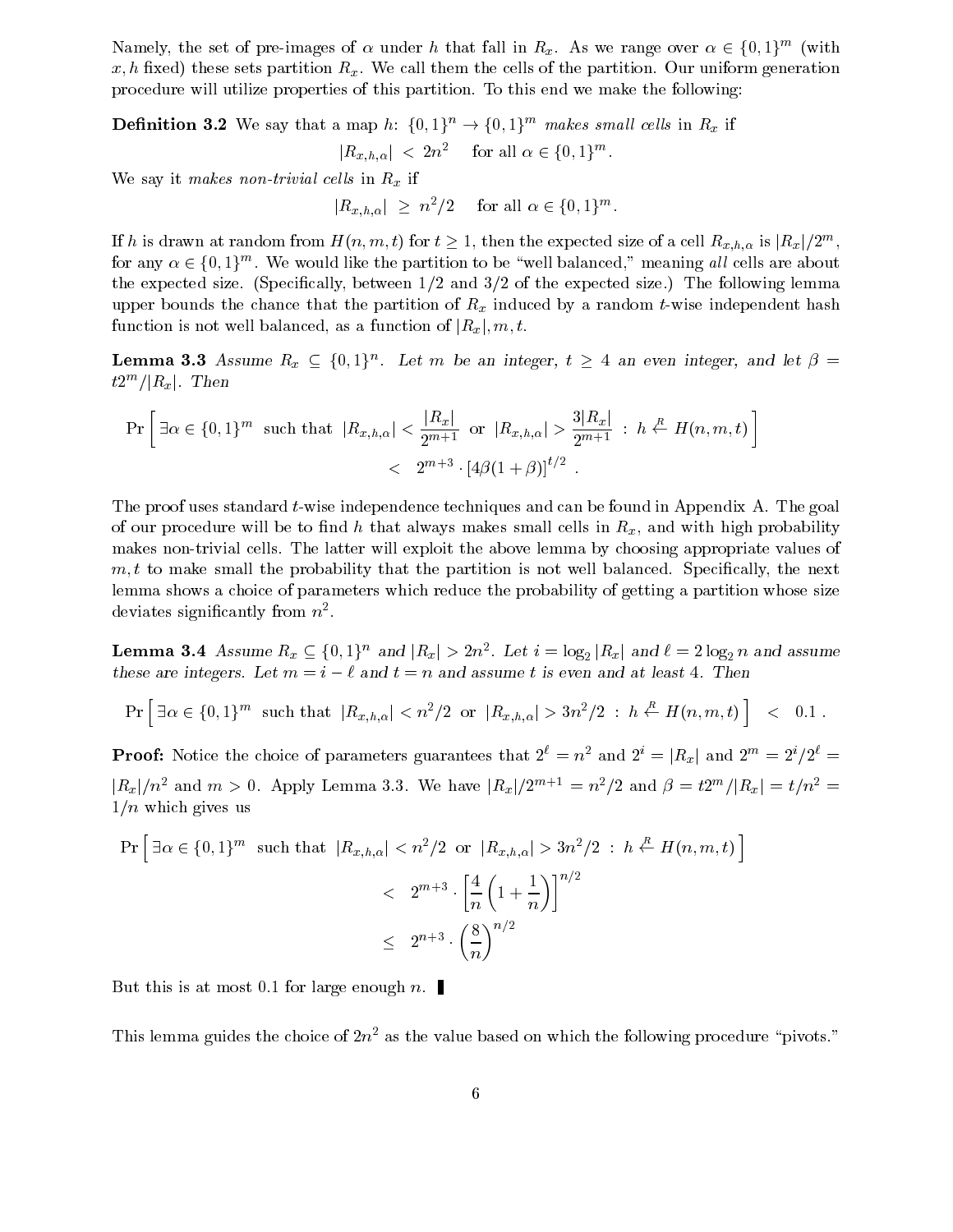#### $3.2$ High level procedure

The following generator G takes as input  $x \in L_R$ . Recall that  $R_x \subseteq \{0,1\}^n$ . Let  $\ell \equiv 2|\log_2 n|$ . We describe the algorithm at a high level, and later explain how exactly the individual steps can be implemented in probabilistic polynomial time with an  $\mathcal{NP}$  oracle.

### Algorithm  $G(x)$

- 1. If  $|R_x| \leq 2n$  and compute a listing  $y_1, \ldots, y_s$  of the members of the set  $R_x$ , select f at random from  $\{1, \ldots, s\}$ , output  $y_j$ , and halt. Else go on to the next step.  $\#$  Lemma 3.5 indicates howin polynomial time with any  $\ell$  -sixely to test the size of ray and obtain the set when its size is at most  $2n^2$
- Find an i f ng and a h Hn i n such that
	- *h* makes small cells in  $R_x$
	- With probability at least 0.9 it is the case that h makes non-trivial cells in  $R_x$ .

 $\frac{1}{2}$  See Definition 3.2 for the meaning of the terms. The probability of 0.9 is over the choices of the procedure See Lemma and the documental complexity in the desired complex in the desired complex in the desired

- **3.** Select  $\alpha$  at random from  $\{0,1\}^{i-\ell}$  and compute a listing  $y_1,\ldots,y_s$  of the member of the set  $\mathbf{R}_{x,h,\alpha}$ ,  $\beta$  since h makes small cells in  $\mathbf{R}_x$  we know that  $0 \leq s \leq 2n^2$ . See Lemma 5.4 for how to do this in the desired complexity
- 4. Pick j at random from  $\{1,\ldots,2n^2\}$ . If  $j\leq s$  output  $y_j$  and halt, else output  $\perp$  and halt.

In the next subsection we will prove the above mentioned lemmas which show how to implement the above steps in probabilistic, polynomial time with an  $\mathcal{NP}$  oracle. Then in Section 3.4 we will conclude the proof of Theorem 3.1 by showing that G is a uniform generator for R.

### 3.3 Implementation of subroutines

To simplify the exposition we assume  $n^2 = 2^{\ell}$  (rather than  $\ell = 2\lceil \log_2 n \rceil$ ) and also that  $\log_2 |R_x|$  is an integer (meaning  $|R_x|$  is a power of two). A more careful analysis removes these assumptions.

Step - Lemma  below indicates how to execute the rst step of the high level procedure in probabilistic polynomial time with an N P-oracle. Namely run  $M_1^{2,1,2}(x,1^{2n^2})$ , where the algorithm  $M_1$  and the  $\mathcal{NP}$  sets  $S_1, S_2$  are as in the lemma. If this returns 0 then go to step two of the high level procedure. Else it returns  $\bm{\mathrm{n}}_x$  with the guarantee that this set has size at most  $z n$  , as the first step of the high level procedure requires.

Lemma There is a polynomial time oracle algorithm M and sets S  $\Omega$  -sets S  $\Omega$  -sets S  $\Omega$  -sets S  $\Omega$  $M_1^{z_1,z_2}(x,1^m)$  outputs 0 if  $|R_x| > m$ , and outputs the set  $R_x$  otherwise, for any  $x \in \{0,1\}^*$  and m - N

### Proof: Let

$$
S_1 = \{ (x', 1^k) \mid \exists y_1, \dots, y_k \text{ such that } y_1, \dots, y_k \text{ are distinct and } \forall i \in [k] : R(x', y_i) = 1 \}
$$
  
\n
$$
S_2 = \{ (x', 1^{s'}, 1^{i'}, 1^{j'}) \mid \exists y_1, \dots, y_{s'} \text{ such that } y_1 \prec \dots \prec y_{s'} \text{ and } \forall i \in [s'] : R(x', y_i) = 1
$$
  
\nand  $1 \leq j' \leq |y_{i'}|$  and  $1 \leq i' \leq s'$  and the j'-th bit of  $y_{i'}$  is 0 \}.

Here  $\prec$  denotes some ordering (eg. lexicographic) on  $\{0,1\}^*$ . These sets are certainly in  $\mathcal{NP}$  given that R is an NP-relation.  $M_1$  begins be executing the following code, which outputs 0 if  $|R_x| > m$ , and otherwise computes the cardinality s of  $R_x$ .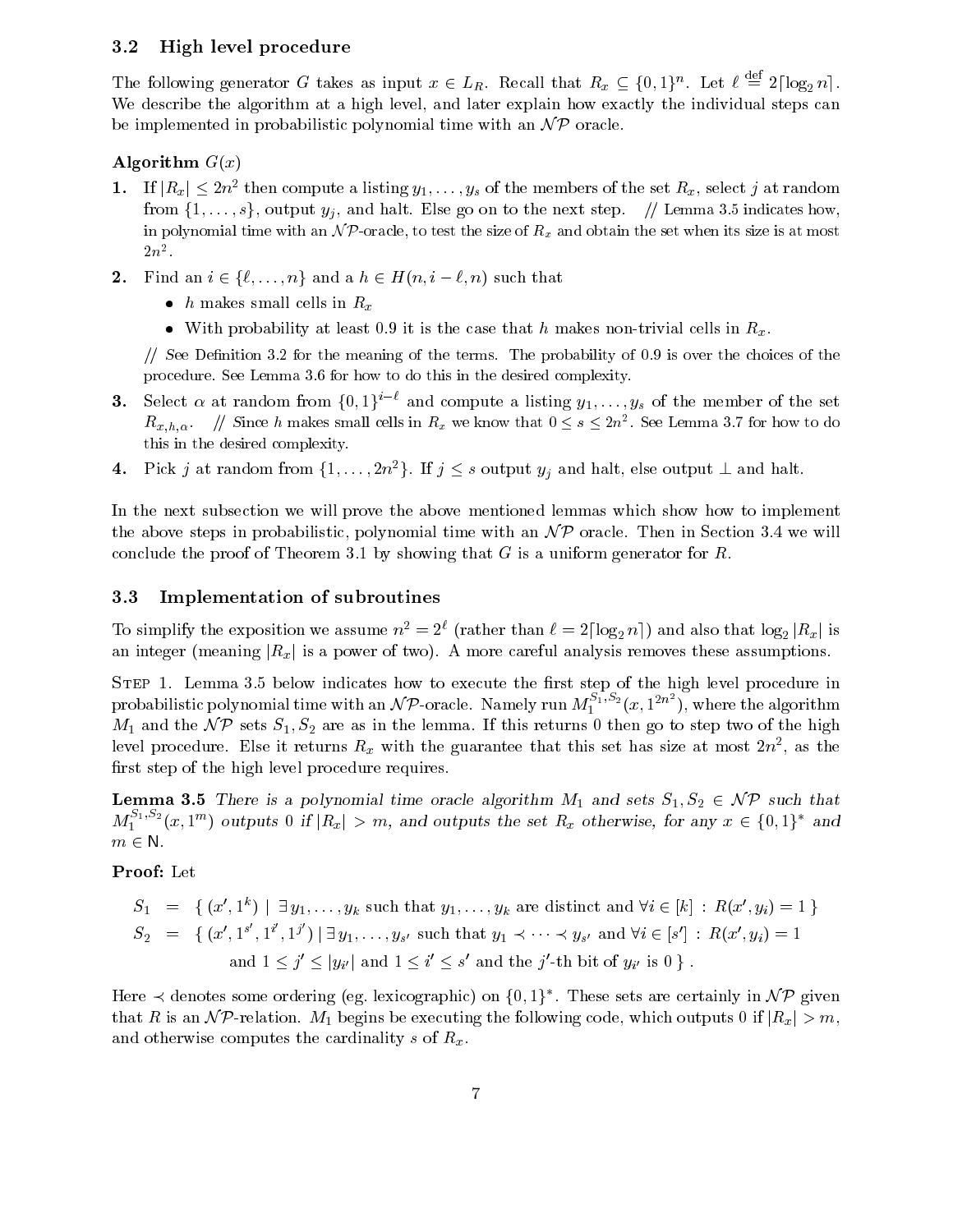If  $(x, 1^{m+1}) \in S_1$  then output  $0$  and halt Else  $s \leftarrow 0$ While  $(x, 1 \quad \quad) \in S_1$  do  $s \leftarrow s + 1$ 

If  $s = 0$  then  $R_x$  is empty, so  $M_1$  outputs the empty set  $\emptyset$  and halts. If  $s > 0$  then  $M_1$  finds the elements  $y_1, \ldots, y_s$  of  $R_x$  one by one, and bit by bit for each one. It does so using queries to  $S_2$  in the natural way

For  $i = 1, \ldots, s$  do For  $j = 1, \ldots, n$  do  $\ket{n}$  Recall that all witnesses have length  $n = |x|$  by assumption If  $(x, 1, 1, 1) \in S_2$  then  $y_{i,j} \leftarrow 0$  else  $y_{i,j} \leftarrow 1$  $y_i \leftarrow y_{i,1}y_{1,2} \ldots y_{i,n}$ Output  $\{y_1, \ldots, y_s\}$ 

It is easy to verify that  $M_1$  runs in  $\text{poly}(n, m)$  time and has the claimed properties.

Step - The following lemma indicates how to nd the hash function h to satisfy the properties required in Step 2 of the procedure  $G$ .

Lemma There is a probabilistic- polynomial time algorithm M and a set S -NP such that given  $x \in L_R$  for which  $|R_x| > 2n^2$ , algorithm  $M_2^{\infty}$  outputs a pair  $(i, h)$  such that

i i  $\mathbf{H}$  is a set of  $\mathbf{H}$  in an and hence  $\mathbf{H}$  is a set of  $\mathbf{H}$  in an and hence  $\mathbf{H}$ 

(2) h makes small cells in  $R_x$ 

(3) With probability at least 0.9 it is the case that h makes non-trivial cells in  $R_x$ .

Here  $\ell = 2\log_2 n$ .

Proof: Let

$$
S_3 = \{ (x', h', 1^m) \mid \exists \, \alpha, y_1, \ldots, y_k \text{ such that } k = 2|x'|^2 \text{ and } y_1, \ldots, y_k \text{ are distinct and} \newline h' \in H(|x'|, m, |x'|) \text{ and } \forall j \in [k] : R(x', y_j) = 1 \text{ and } \forall j \in [k] : h'(y_j) = \alpha \}.
$$

This set is certainly in  $\mathcal{NP}$ . (We use here that h' can be evaluated in poly $(n, m)$  time if it is in  $H(n, m, n)$ , and membership in the latter set can be tested in polynomial time.) Procedure  $M_2$  $\alpha$  the values in the values is assumed to a section of the desired properties as  $\beta$  . The desired properties as follows. Below  $h_{\text{ID}}$ :  $\{0,1\}^n \rightarrow \{0,1\}^{n-\ell}$  is the map which on input  $z \in \{0,1\}^n$  returns the first  $n - \ell$  bits of z.

### $i \leftarrow \ell - 1$

Repeat

 $i \leftarrow i + 1$ 

Choose h at random from  $H(n, i - \ell, n)$ 

Until  $(x, h, 1^{i-\epsilon}) \notin S_3$  or  $i = n-1$ 

If  $(x, n, 1^{\infty}) \notin S_3$  then output  $(i, n)$  else output  $(n, n_{\text{ID}})$ 

Claim is the claim in the output of the above the above the claim is the state of the above the above the above

Proof Clearly h - Hn i n for <sup>i</sup> <sup>n</sup> However it is also true for <sup>i</sup> <sup>n</sup> because <sup>h</sup> hid is the truncation of the polynomial consisting of just a linear term, and hence is in  $H(n, n - \ell, n)$ .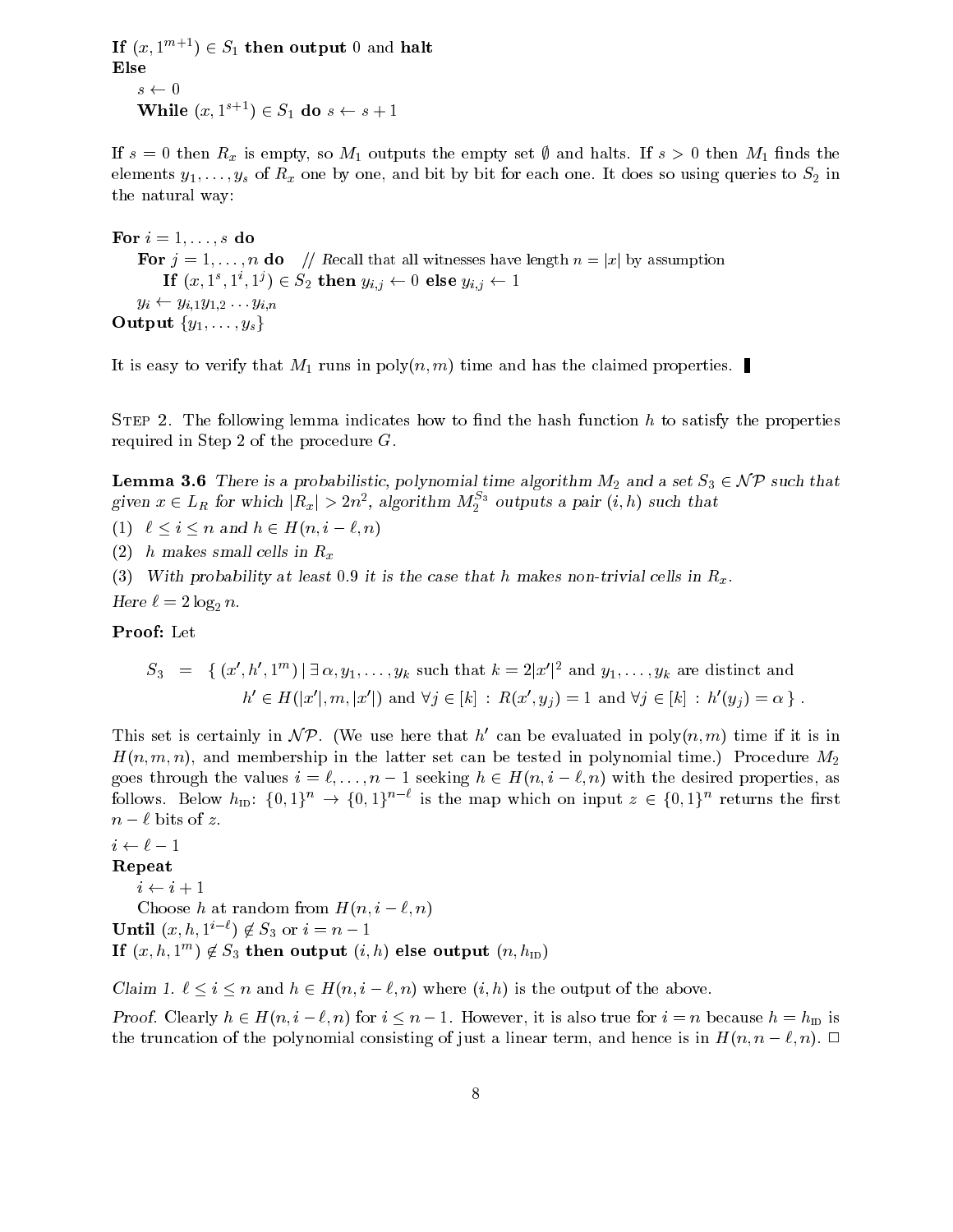Claim 2. If  $(i, h)$  is the output of the above then h makes small cells in  $R_x$ .

Proof. First suppose  $i \leq n-1$ . In this case, the procedure has tested that  $(x, h, 1^{i-t}) \notin S_3$ . By definition of  $S_3$  this means that  $|R_{x,h,\alpha}| < 2n^2$  for all  $\alpha \in \{0,1\}^{i-k}$ .

Now suppose  $i = n$ . In this case,  $h = h_{\text{ID}}$ . Clearly  $|h^{-1}(\alpha)| = 2^{\ell}$  for any  $\alpha \in \{0,1\}^{n-\ell}$ . But  $R_{x,h,\alpha} \subseteq h^{-1}(\alpha)$  so  $|R_{x,h,\alpha}| \leq 2^{\ell} = n^2 < 2n^2$ .

Claim 3.  $i > \log_2 |R_x|$  where  $(i, h)$  is the output of the above.

Proof.  $|R_x| = \sum_{\alpha \in \{0,1\}^{i-\ell}} |R_{x,h,\alpha}| < 2^{i-\ell} \cdot 2n^2 = 2^{i+1}$ . Taking logs, we have  $\log_2 |R_x| < i+1$ . Under the assumption that  $\log_2|R_x|$  is an integer, the claim follows.  $\Box$ 

Claim 4. Let  $(i, h)$  be the output of the above. With probability at least 0.9 it will be the case that h makes non-trivial cells in  $R_x$ .

*Proof.* We know from Claim 3 that  $i \geq \log_2 |R_x|$ , so the first value with which the procedure could halt is  $i = \log_2 |R_x|$ . We show that in fact when the value of i after the first step in the **Repeat** loop is  $\log_2|R_x|$  then, with probability 0.9 over the choice of h from  $H(n, i - \ell, n)$  that is made in the loop, it will be the case that  $(x, h, 1^{i-\ell}) \notin S_3$  and h makes non-trivial cells in  $R_x$ . This means that with probability 0.9 the procedure halts with  $i = \log_2 |R_x|$  and the corresponding h makes non-trivial cells in  $R_x$ , and this implies the claim.

So let  $i = \log_2 |R_x|$ . We claim that

$$
\Pr\left[\; \exists \alpha \in \{0,1\}^{i-\ell} \; \text{ such that } \; |R_{x,h,\alpha}| < n^2/2 \; \text{ or } \; |R_{x,h,\alpha}| > 3n^2/2 \; : \; h \stackrel{R}{\leftarrow} H(n,i-\ell,n) \; \right] \; < \; 0.1 \; .
$$

This is true by Lemma  $3.4$ . To check this, notice that the premises of Lemma  $3.4$  are true here. We have  $|R_x| > 2n^2$  by assumption in the lemma statement. We have  $i = \log_2|R_x|$  and  $\ell = 2\log_2 n$ by definition. And we may assume wlog that  $n$  is even and at least 4.

So with probability at least  $0.9$  the h chosen in the loop at this point will satisfy

$$
\forall \alpha \in \{0,1\}^{i-\ell} \; : \; \; \frac{n^2}{2} \; \le \; |R_{x,h,\alpha}| \; \le \; \frac{3n^2}{2} \; .
$$

So this h makes small cells in  $R_x$  and also makes non-trivial cells in  $R_x$ . The former implies that  $(x, h, 1^{i-\ell}) \notin S_3$  so the procedure halts.  $\Box$ 

Putting together the claims gives the desired conclusions for the lemma.

Step - The nal lemma shows how to implement Step of G It is analgous to Lemma 

Lemma There is <sup>a</sup> polynomial time oracle algorithm M and sets S S - N P such that  $M_3$ <sup>2</sup>  $(x, h, \alpha, 1<sup>m</sup>)$  outputs 0 if  $|R_{x,h,\alpha}| \geq 2|x|^2$ , and outputs the set  $R_{x,h,\alpha}$  otherwise, for any  $x \in L_R$ ,  $n \in H([x], m, |x|)$ ,  $\alpha \in \{0, 1\}^{\infty}$ , and  $m \in \mathbb{N}$ .

**Proof:** The proof is analogous to that of Lemma 3.5. The corresponding sets are

$$
S_4 = \{ (x', h', \alpha', 1^k) \mid \exists y_1, \dots, y_k \text{ such that } y_1, \dots, y_k \text{ are distinct and } \forall i \in [k] : R(x', y_i) = 1
$$
  
and  $h' \in H(|x|, m, |x|)$  and  $\forall i \in [k] : h'(y_i) = \alpha' \}$   

$$
S_5 = \{ (x', h', \alpha', 1^{s'}, 1^{i'}, 1^{j'}) \mid \exists y_1, \dots, y_{s'} \text{ such that } y_1 \prec \dots \prec y_{s'} \text{ and } \forall i \in [s'] : R(x', y_i) = 1
$$
  
and  $h' \in H(|x|, m, |x|)$  and  $\forall i \in [s'] : h'(y_i) = \alpha' \text{ and } 1 \le j' \le |y_{i'}|$   
and  $1 \le i' \le s'$  and the  $j'$ -th bit of  $y_{i'}$  is 0  $\}.$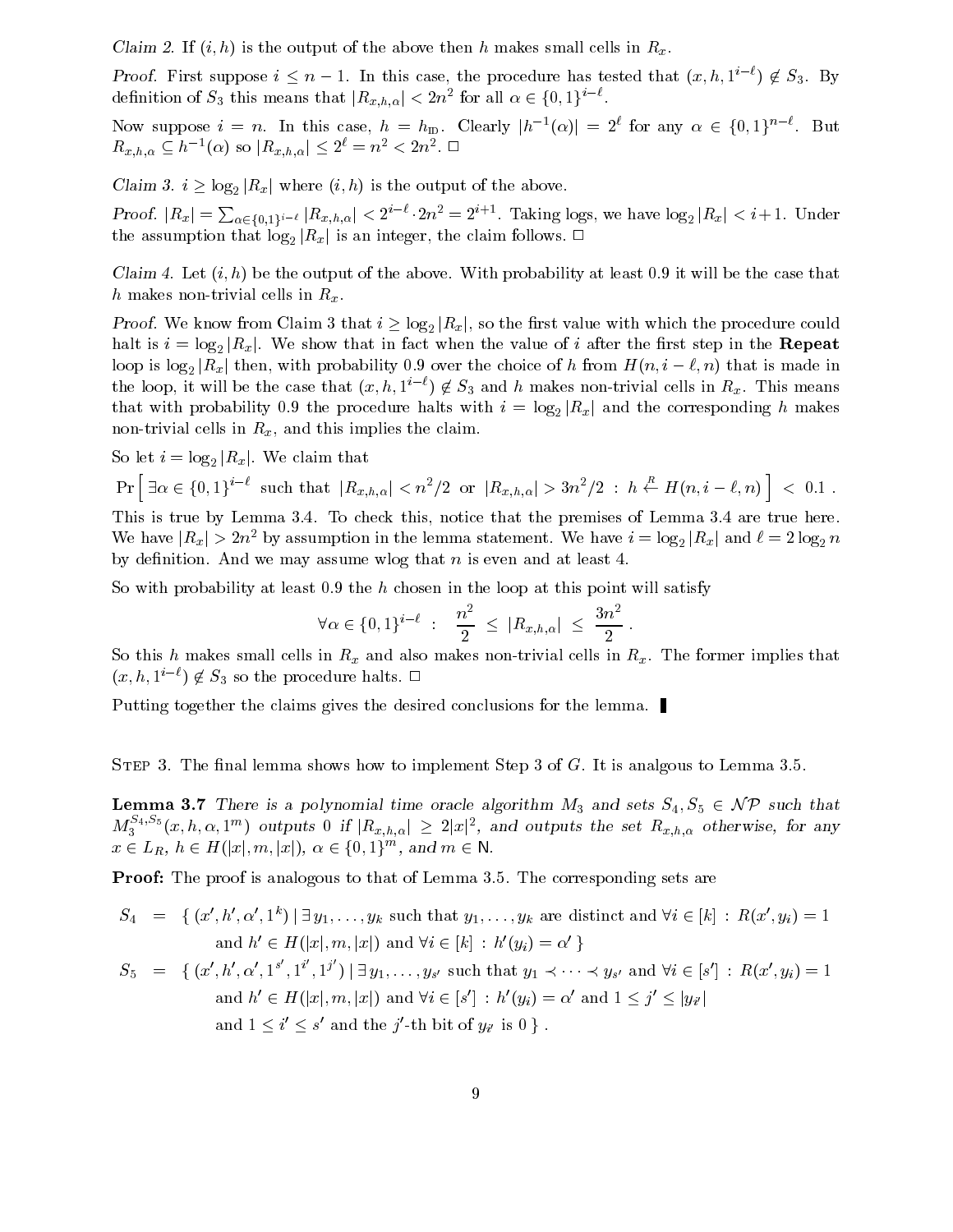Here  $\prec$  denotes some ordering (eg. lexicographic) on {0,1}<sup>\*</sup>. These sets are certainly in  $\mathcal{NP}$  given that R is an  $\mathcal{NP}$ -relation, and testing membership or evaluation of functions in the hash family can be done in polynomial time. As in Lemma 3.5,  $M_3$  begins by making a sequence of queries to  $S_4$  at the end of which it outputs 0 if  $|R_{x,h,\alpha}| \geq 2n^2$  and otherwise outputs the size s of  $R_{x,h,\alpha}$ . Then it computes the members  $y_1, \ldots, y_s$  of  $R_{x,h,\alpha}$  bit by bit, using queries to  $S_5$ .

### 3.4 Proof of Theorem 3.1

From the above we already know that  $G$  can be implemented in probabilistic, polynomial time given an  $\mathcal{NP}$  oracle. We now claim that G is a uniform generator for R with failure probability at most  $c \equiv 0.8$ . This will prove Theorem 3.1.

In case  $|R_x| \leq 2n$  and algorithm always halts in Step 1, outputting a uniformly chosen element of  $R_x$ . Thus, we focus on the case  $|R_x| > 2n^2$ .

We note that by choice of h in Step 2 we have  $|R_{x,h,\alpha}| \leq 2n^2$  for every  $\alpha \in \{0,1\}^{i-\epsilon}$ , and also, with probability at least 0.9,  $|R_{x,h,\alpha}| \geq n^2/2$  for every  $\alpha \in \{0,1\}^{i-\epsilon}$ . Thus, an element in  $R_x$  is output in Step 3 with probability at least  $0.9 \cdot \frac{n^2/2}{2n^2} = 0.225$ . We allow an additional 0.025 failure proability to cover any failure in the coin tossing, as discussed in Section 2.5, so that the probability of a non- output is at least it at least  $\alpha$  is at the failure probability is at most -  $\alpha$ 

Now, we need to establish (still for the case  $|R_x| > 2n^2$  since the other is done) that in case of non-failure, the output is uniformly distributed in  $R_x$ . To establish this, we compute the probability that any  $\mu$  is our put is output Here we considered any possible  $\mu$  in Step and any possible  $\mu$  is  $\mu$ necessarily one of the 90% of choices that makes non-trivial cells in  $R_x$ ). Thus, the randomization is only over the choice of  $\alpha$  in Step 3, and the choices in Step 4. We have:

$$
\begin{array}{rcl}\n\Pr[y \text{ is output}] & = & \Pr\left[h(y) = \alpha \; : \; \alpha \stackrel{R}{\leftarrow} \{0, 1\}^{i-\ell}\right] \cdot \frac{1}{2n^2} \\
& = & 2^{-(i-\ell)} \cdot \frac{1}{2n^2} \, .\n\end{array}
$$

And this last number is independent of y.

## 4 History and Applications

This is a survey of the history and some applications of uniform or almost uniform generation In some applications which we will note, our procedure leads to improvements.

#### 4.1 History

Fix an  $\mathcal{NP}$  language L and its defining  $\mathcal{NP}$  relation R. The approximate counting problem is the following

```
Approximate Counting of N \mathcal{P}-witnesses
\sim - \sim - \sim - \sim - \sim - \sim - \sim - \sim - \sim - \sim - \sim - \sim - \sim - \sim - \sim - \sim - \sim - \sim - \sim - \sim - \sim - \sim - \sim - \sim - \sim - \sim - \sim - \sim - \sim - \sim - \sim - \simOUTPUT: A number r such that r/(1+\epsilon) \leq |R_x| \leq (1+\epsilon)r.
```
Jerrum et. al. [15] provided a probabilistic, polynomial time reduction of the problem of uniform generation to the problem of approximate counting. Earlier, Stockmeyer [20] had presented a procedure that achieved approximate counting in poly $(|x|, \log \epsilon^{-1})$  time given a  $\Sigma_2^{\tau}$  oracle. Combined, this yielded a uniform generator for  $\mathcal{NP}$ -witnesses that ran in probabilistic, polynomial time with a  $\omega_2$  oracle.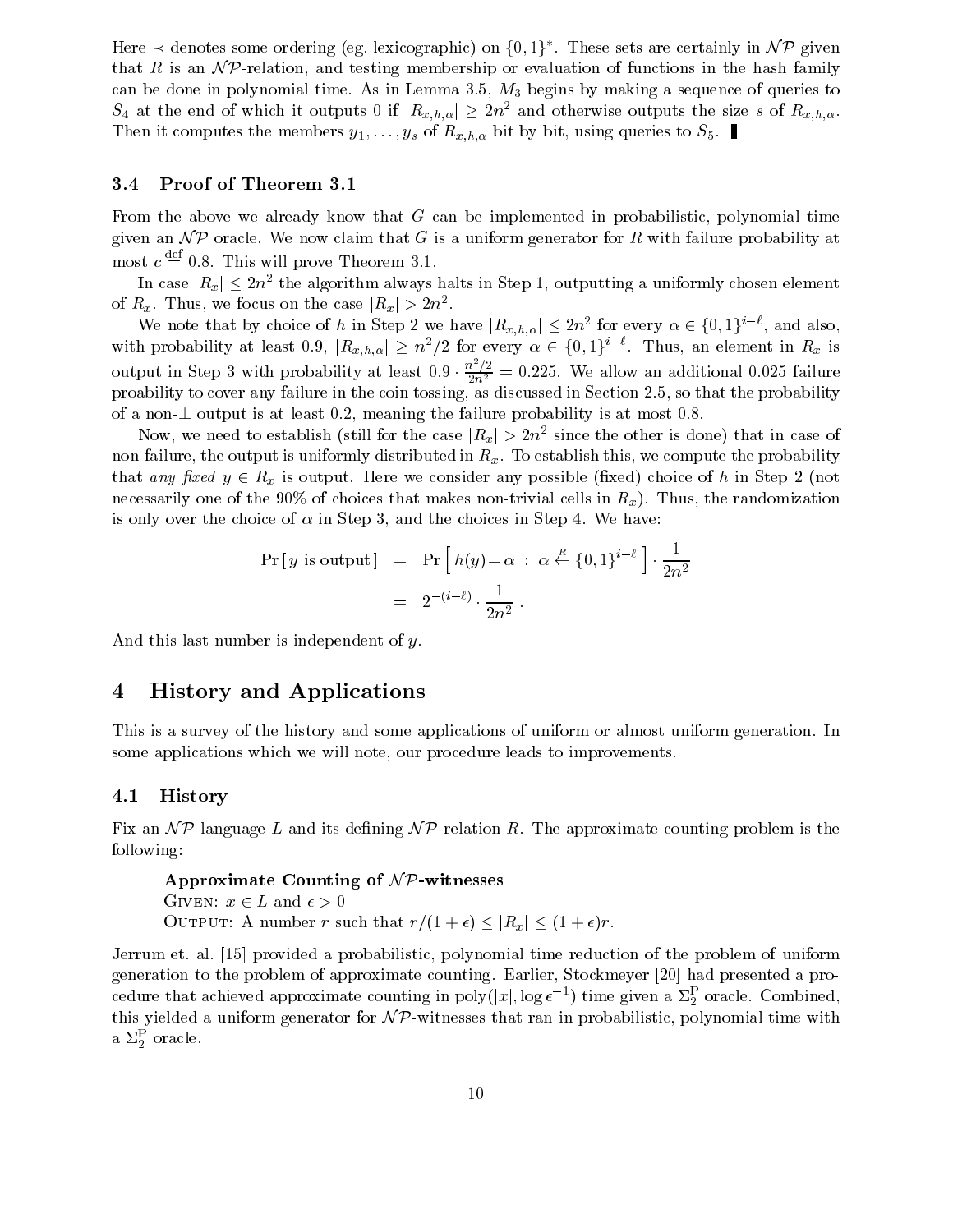As for almost uniform generation one can relax the notion of approximate counting to one of almost approximate counting. Here the output  $r$  must satisfy the above property only with probability - a form a sense parameter - and the some value parameter and the sense is parameter and a polynomial time (more specifically,  $poly(|x|, \log \epsilon^{-1}, \log \delta^{-1})$  time) with  $\mathcal{NP}$  oracle solution for almost approximate counting would yield, via their reduction, a probabilistic polynomial time with  $\mathcal{NP}$ -oracle solution to almost uniform generation

Jerrum et. al. [15] note that a polynomial time with  $\mathcal{NP}$  oracle solution to almost approximate counting is implicit in Sipser  $[19]$  and Stockmeyer  $[20]$ , or can be derived via the probabilistic bisection technique of Valiant and Vazirani [21]. Details of the former solution were worked out and presented by Bellare and Petrank [5] in the context of applications to zero-knowledge proof systems, based on more recent versions of Sipser and Stockmeyer's hashing techniques that were developed in [14, 9, 1]. Putting this together yields the probabilistic, polynomial time with  $\mathcal{NP}$ oracle solution to almost uniform generation

As an inspection of our procedure shows, we do not use the Jerrum et. al.'s reduction to approximate counting to achieve uniform generation. Instead, we directly use hashing based techniques of works like [19, 20, 14, 9, 1]. Appropriate enhancement and application of these techniques yields the new result

### 4.2 Applications

We discuss a collection of results obtained in the area of interactive proof systems over the last few years that have exploited uniform or almost uniform generation The goal of these results has been to classify certain functions or languages, arising in this area, in terms of their time complexity.

A typical result in this class has the following form We start with an interactive proof system  $(P, V)$  for a language L which has some extra features, pertaining perhaps to its knowledge complexity, or the complexity of the interactive proof system. We now want to find the most efficient possible decision procedure for  $L$  or some associated function. The approach is to simplify the prover  $P$  via a use of uniform generation and thereby get the desired procedure.

For the bulk of these applications, the complexity of the final procedure is the object to minimize. while small errors in the uniform generation process do not affect the result. Thus, they have for the most part exploited the fact that almost uniform generation is possible in probabilistic polynomial time with an N P oracle This accounts for the fact that in these results you willtypically see most part explored the lact that almost unnorm generation is<br>time with an  $\mathcal{NP}$  oracle. This accounts for the fact that in<br>conclusions about certain languages being in  $\mathcal{BPP}^{\mathcal{NP}}$ . (In som conclusions about certain languages being in  $BPP^{NP}$ . (In some cases, the results are about certain functions being computable in probabilistic polynomial time with an  $\mathcal{NP}$  oracle.)

The complexity of Zero complexity of the proversion and the proversion  $\mathcal{A}^*$  (see ) proversion language L is a (probabilistic) function which given the common input x and conversation so far outputs the next message to send to the verier The question here is what is the computational complexity of this function: Even though SZK languages are known to be in  $\mathcal{Z}_2$   $\cap$  in  $_2$  [9, 1], it is not a priori clear that the prover, as a function is even restricted to probabilistic  $\mathcal{PSPACE}$ .

The question was first considered by  $[4]$  who reduced the complexity of the prover to that of (almost) uniform generation in such a way that SZK versus an honest verifier was maintained. A more general reduction, provided by [5], maintained SZK against all verifiers, as the definition of SZK requires. Jerrum et. al.'s result  $[15]$  could then be applied to say that any language having a SZK proof has one in which the prover is a probabilistic, polynomial algorithm with an  $\mathcal{NP}$  oracle.

However, almost uniform generation is not enough to maintain perfect zero knowledge (PZK) and in this case, the result of  $[5]$ , exploiting the uniform generation procedure of  $[15]$ , was that any language with a PZK proof has one in which the prover is a probabilistic, polynomial algorithm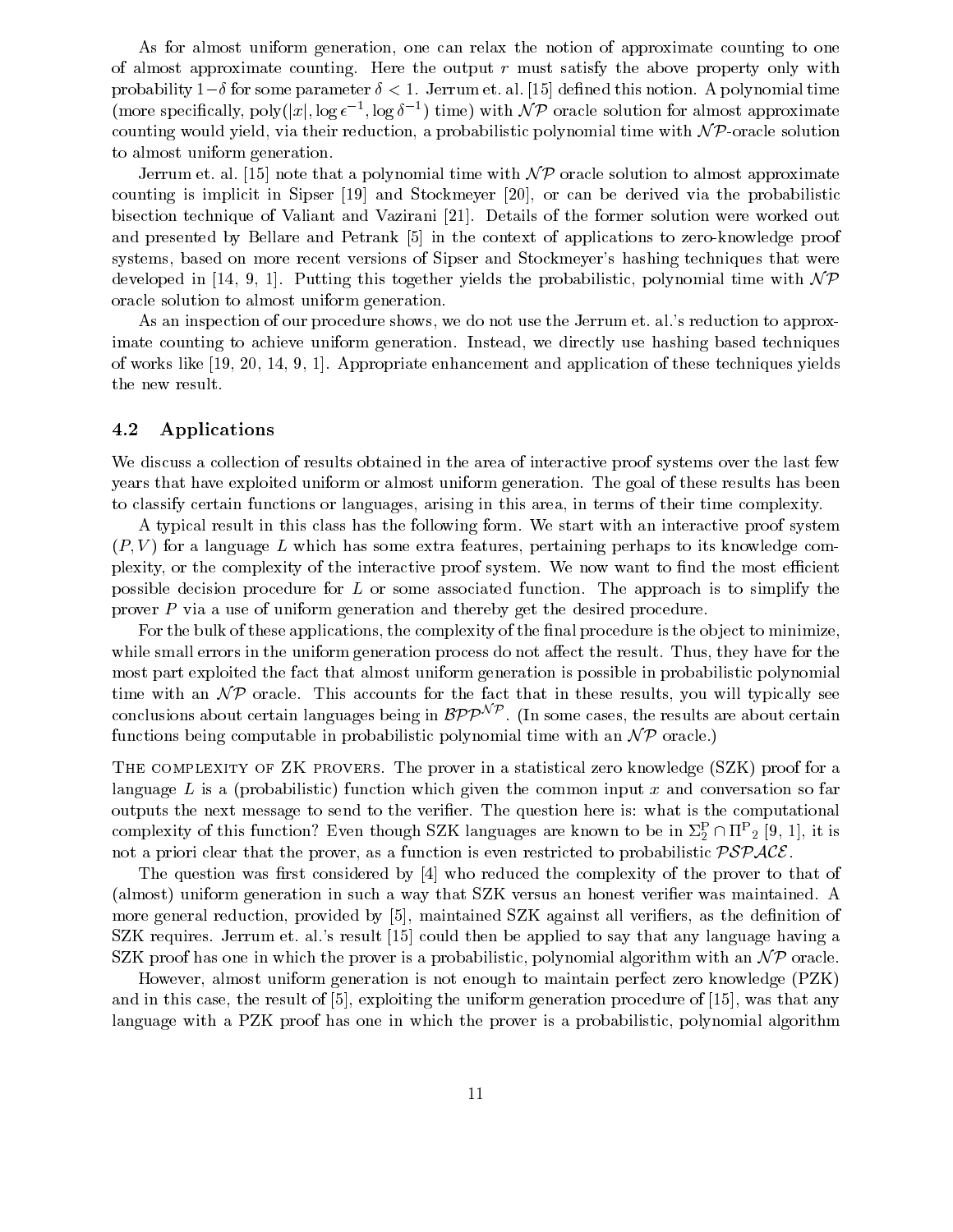with a  $\varphi_2$  oracle. Our Theorem 3.1 can be used to improve this: combining it with the reduction of [5] we get that any language with a PZK proof has one in which the prover is a probabilistic. polynomial algorithm with a  $\mathcal{NP}$  oracle.

Time complexity versus knowledge complexity- Knowledge complexity suggested by and defined by  $[12]$ , provides a way to measure the number of bits of knowledge that a prover reveals to a verifier about some string x, in the process of proving that x belongs to some underlying language L Let Skock in denotes the class of languages possessing interactive proofs of negligible error probability and statistical knowledge complexity SKC at most A body of work   $\Gamma$ ( ) has sought extensions to non-zero SKC of the results of [9, 1] which showed  $\mathcal{SKC}[0] \subseteq \mathbb{Z}_2^5 \cap \Pi^2$  2.

The first results used almost uniform generation. Specifically, Bellare and Petrank [5] provided a decision procedure for a language based on a SKC simulator and (almost) uniform generation, The first results used almost unform generation. Specifically, behave and I etrain [b] provided<br>a decision procedure for a language based on a SKC simulator and (almost) uniform generation,<br>which Goldreich, Ostrovsky and Petrank and Tardos [17] showed that  $\mathcal{S}\mathcal{N}\mathcal{C}$  [log( $\cdot$ )]  $\subseteq$   $\mathbb{Z}_2$  | [11-2] this linal result did not use uniform generation 

 $S_{\rm eff}$  in two prover prover proved prover proved prover proved proved proved proved proved proved proved proved proved proved proved proved proved proved proved proved proved proved proved proved proved proved proved pr by two prover statistical zero-knowledge interactive proof systems equals  $N \mathcal{E} \mathcal{X} \mathcal{P}$  [2, 7]. Bellare, Feige and Kilian  $\left|3\right|$  showed that a certain model feature —namely the fact that the two provers are allowed to share a random string before the protocol begins— is crucial to this result. Specifically, they showed that if this string is absent then the class of languages possessing SZK two prover ahowed to share a random string before the protocol begins— is crucial to this result. Specifically,<br>they showed that if this string is absent then the class of languages possessing SZK two prover<br>proofs collapses to  $\mathcal$ uniform generation

Complexity of proofs with bounded communication- Goldreich and H!astad 
 investigate the complexity of languages as a function of the communication complexity of interactive proof systems that recognize them One of their results is that if the total number of bits sent by the complexity of languages as a function of the communication complexity of interactive<br>systems that recognize them. One of their results is that if the total number of bits set<br>the prover in the interactive proof is log the prover in the interactive proof is logarithmic then the language is in  $\mathcal{BPP}^{\mathcal{NP}}$ . The decision procedure that establishes this exploits almost uniform generation

## References

- $\mu$  and  $\mu$  are  $\mu$  and  $\mu$  and  $\mu$  are  $\mu$  and  $\mu$  and  $\mu$  and  $\mu$  and  $\mu$  and  $\mu$  are  $\mu$ Two Rounds. Journal of Computer and System Sciences, Vol. 45, No. 3, 1991, pp. 327–345.
- L- Lund Non-Deterministic Exponential Time has Two Proverse and Complete Has Two Proverse and Time has Two P Interactive Protocols. Computational Complexity, Vol. 1, 1991, pp.  $3-40$ . (See also addendum in Vol. 2, 1992, pp.  $374.$
- , we construct the Provence and J-dimension in Two Provences in Two Proves in Two Proves in Two Provers in Two Proof Systems. Proceedings of the third Israel Symposium on Theory and Computing Systems. IEEE, 1995.
- M- Bellare S- Micali and R- Ostrovsky- The true complexity of statistical zero knowledge. Proceedings of the 22nd Annual Symposium on the Theory of Computing, ACM. 1990.
- M- Bellare and E- Petrank- Making ZeroKnowledge Provers Ecient Proceedings of the 24th Annual Symposium on the Theory of Computing, ACM, 1992.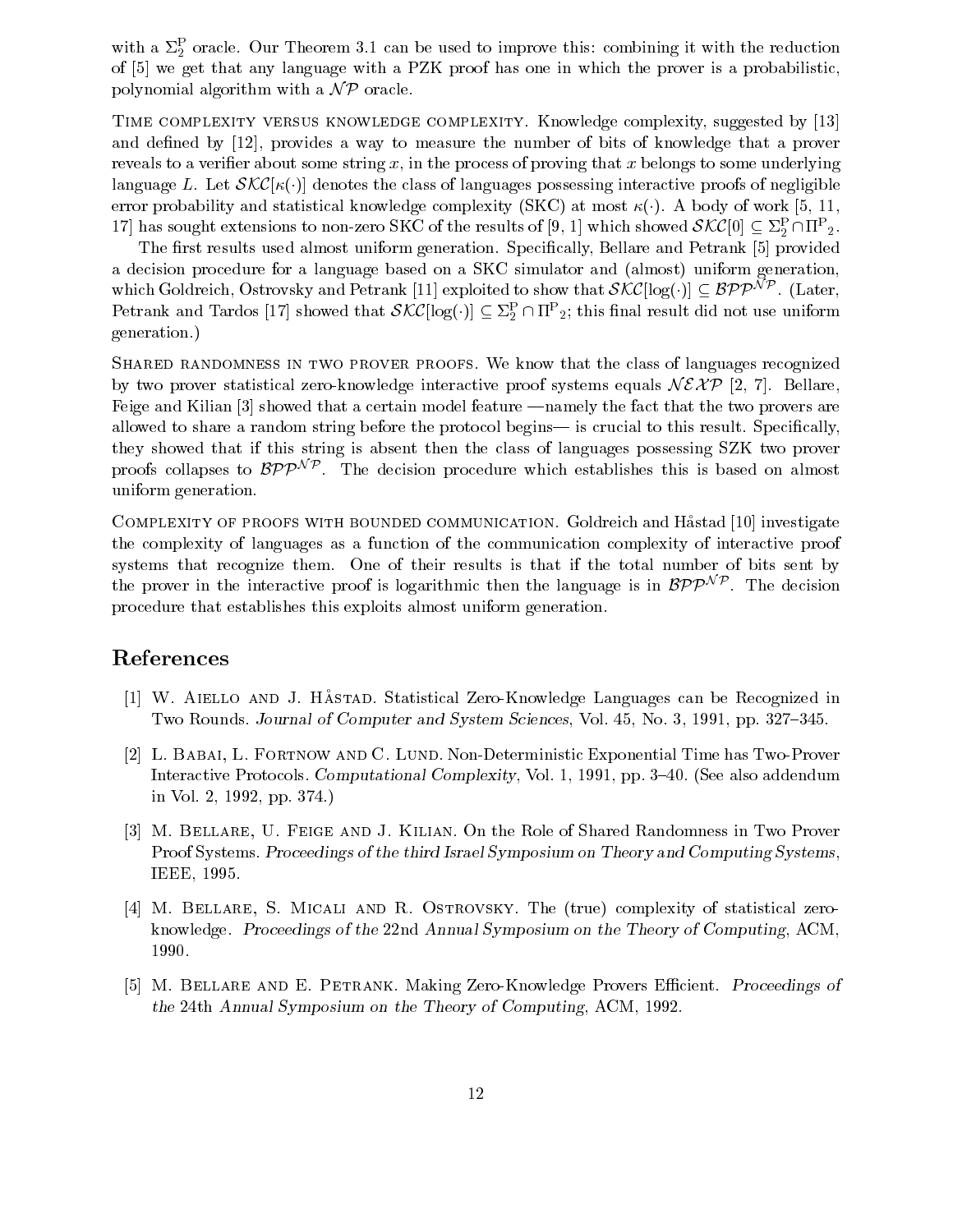- , and and and the second of the second and and the sampling proceeding and the second proceeding of the second 35th Symposium on Foundations of Computer Science, IEEE, 1994.
- M- BenOr S- Goldwasser J- Kilian and A- Wigderson Multiprover Interactive Proofs How to Remove Intractability Assumptions Proceedings of the th Annual Sympo sium on the Theory of Computing Action - 2000
- [8] B. BERGER AND J. KOMPEL. Simulating (log- n)-wise independence in NC. Proceedings of the the symposium on Foundations of Computer Science III is the Computer Science III is the state in the second
- L- Fortnow- The Complexity of Perfect ZeroKnowledge In Advances in Computing Re search: a research annual, Vol. 5 (Randomness and Computation, S. Micali, ed.), pp.  $327-343$ ,
- O- Goldreich and J- Hastad- On the Complexity of Interactive Proofs with Bounded Communication To appear in IPL See also Ecclesiation Tractic Report Tractic Report Tractic Report Tractic Report
- O- Goldreich R- Ostrovsky and E- Petrank Knowledge Complexity and Computa tional Complexity. Proceedings of the 26th Annual Symposium on the Theory of Computing. ACM, 1994.
- o- Goldreich and E- E-mail (And A-Complexity Proceedings of the Proceedings of the Second 32nd Symposium on Foundations of Computer Science, IEEE, 1991.
- S- Goldwasser S- Micali and C- Rackoff- The Knowledge Complexity of Interactive recognized the state of the state of the state of the state of the state of the state of the state of the state of the state of the state of the state of the state of the state of the state of the state of the state of the
- S- Goldwasser and M- Sipser- Private Coins versus Public Coins in Interactive Proof Systems. Advances in Computing Research: a research annual, Vol. 5 (Randomness and Computation S Microsoft and putation S Microsoft and putation S Microsoft and putation of the putation of the puta
- M- Jerrum L- Valiant and V- Vazirani- Random Generation of Combinatorial Structures from a Uniform Distribution Theoretical Computer Science Vol pp "-- -
- R- Motwani J- Naor and M- Naor The probabilistic method yields deterministic par allel algorithms. Proceedings of the 30th Symposium on Foundations of Computer Science, IEEE - IEEE - IEEE - IEEE - IEEE - IEEE - IEEE - IEEE - IEEE - IEEE - IEEE - IEEE - IEEE - IEEE - IEEE - IEEE
- E- Petrank and G- Tardos On the knowledge complexity of NP Proceedings of the th Symposium on Foundations of Computer Science, IEEE, 1996.
- J- Schmidt A- Siegel A- Srinivasan- ChernoHoeding bounds for Applications with Limited Independence. Proceedings of the 4th Annual Symposium on Discrete Algorithms. ACM-SIAM, 1993.
- iser and complexity theoretic approach to recommendations to a complexity of the theoretic Approach to the complexity of the complexity of the complexity of the complexity of the complexity of the complexity of the complex Annual Symposium on the Theory of Computing ACM -
- L- Stockmeyer The Complexity of Approximate Counting Proceedings of the th Annual Symposium on the Theory of Computing ACM -
- L- Valiant and V- Vazirani- N P is as Easy as Detecting Unique Solutions Theoretical computer computer states with the pp - the state of the state of the state of the state of the state of the state of the state of the state of the state of the state of the state of the state of the state of the state of t